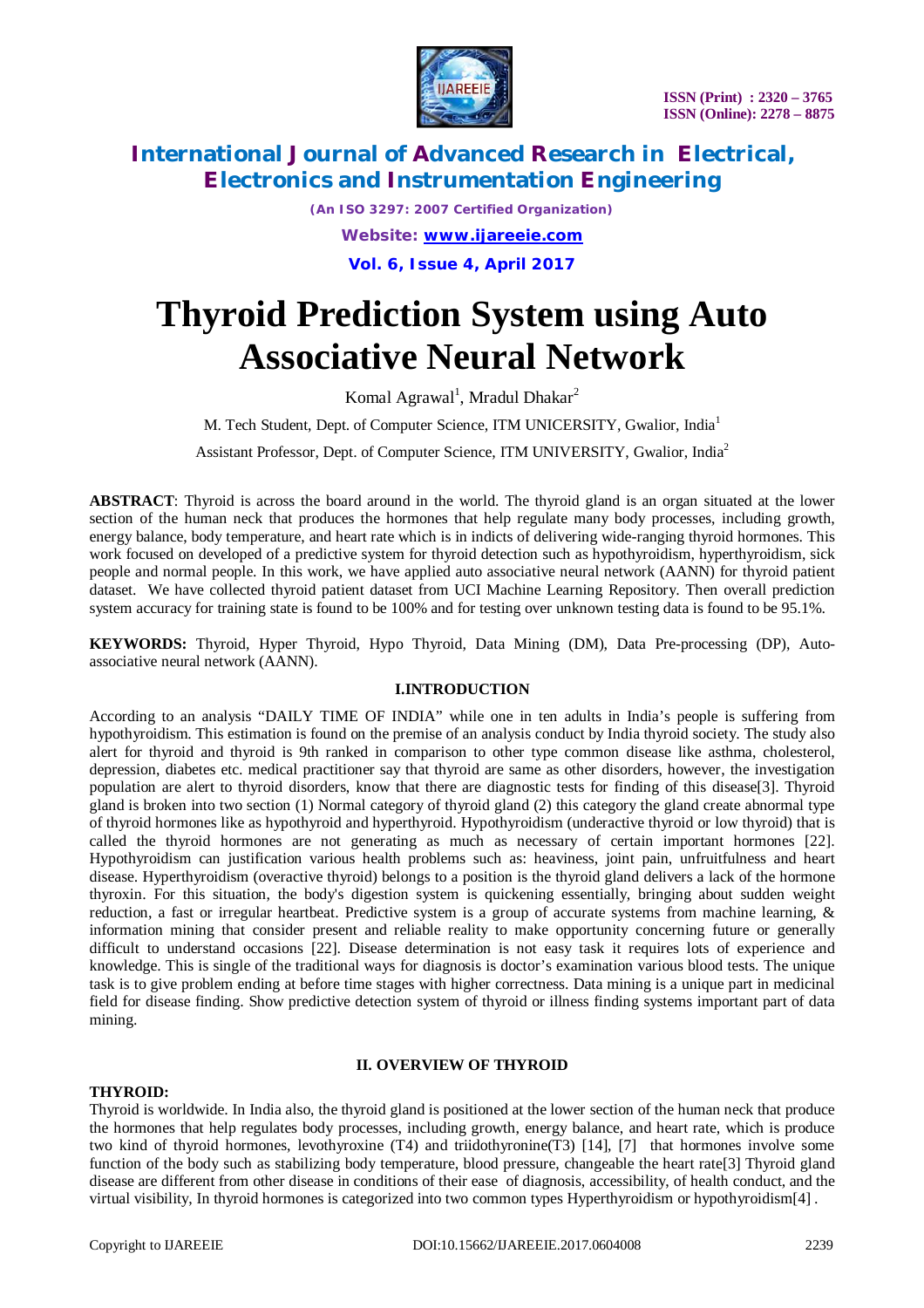

*(An ISO 3297: 2007 Certified Organization)*

*Website: [www.ijareeie.com](http://www.ijareeie.com)*

# **Vol. 6, Issue 4, April 2017**

**1. HYPERTHYROIDISM:** hormone is increase then this is generating reason of "hyperthyroidism". In healthcare field, "hyper" indicates too much. Hyperthyroidism collects when the gland produces overload hormones. This is called as an overactive thyroid; the hormone overload can cause an extensive range of physical changes. Many symptoms have similarities during Hypothyroidism as well as lessening hair, arid skin and high temperature feeling. The symptoms that show the occurrence of hyperthyroidism such as weight failure in bad feeling of a good food eating, an increment of heart rate, high blood pressure, anxiety, large sweating, addition in your neck and shaking hands[3]

- 1. Heart intolerance
- 2. Fatigue
- 3. Diarrhoea
- 4. Increased
- perspiration
- 5. Muscle weakness
- 6. Nervousness
- 7. Sleep disturbances
- 8. Goiter
- 9. Weight loss

Table I**:** List of symptoms or sign of Hyperthyroidism

**2. HYPOTHYROIDISM:** hormone is decrease then this is generating reason of hypothyroidism. In healthcare field, term hypo means short or not sufficient. For example, hypoglycaemia is a term for low blood sugar. Hypothyroidism is a form that the thyroids do not create required hormones. Swelling and break to the gland reasons hypothyroidism. Likes as: weight gain, to go down weight despite an accurate weight failure system. Table II shows the list of symptoms of hypothyroid. An increased risk of thyroid happens if there is a family unit history of thyroid like a type I diabetic, over 50 years of age and a stressful life [3].

- 1. Brittle nails
- 2. Cold hands and feet
- 3. Cold intolerance
- 4. Constipation
- 5. Depression
- 6. Difficulty swallowing
- 7. Dry skin
- 8. Elevated cholesterol
- 9. Essential hypertension
- 10. Hair loss
- 11. Poor memory
- 12. Slower heartbeat

Table II**:** List of symptoms or sign of Hypothyroidism

Both are hypothyroid and hyperthyroid be able to be diagnosed with thyroid function tests, which measures the levels of Thyroid-Stimulating Hormones (TSH) in bloodstream of human body.

In medical health care data mining (DM) is a set of large quantity of data involving with different technique, methods and algorithms which exist at the collection of fields includes artificial intelligence, machine learning and database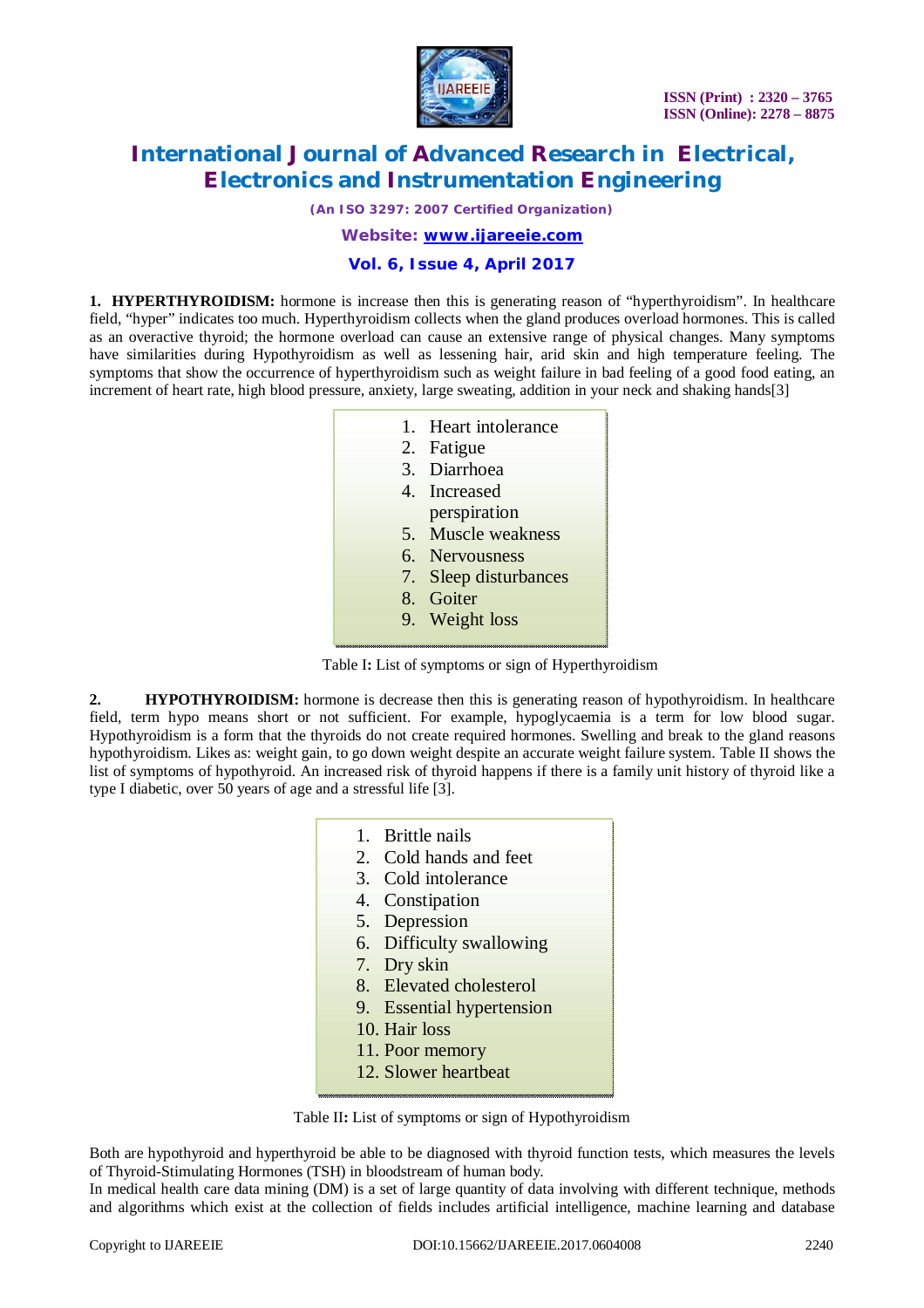

*(An ISO 3297: 2007 Certified Organization)*

*Website: [www.ijareeie.com](http://www.ijareeie.com)*

### **Vol. 6, Issue 4, April 2017**

systems [24]. Hospitals, clinics and medical analysis laboratories save a huge quantity of patient data over the years. These data provide a basis for the analysis of danger features for many diseases (various types of disease like as cancer, heart diseases, diabetes, hepatitis etc [24].

DM is a key part in disease detection. AANN is able to be available for the disease finding, in classify to improve the quality of nature of analysis. The thyroid hormones dataset collected from UCI machine learning repository. These dataset 29 attributes for hyper thyroids, hypo thyroids, thyroid sick. Thyroid domains (records provided by the Garavan Institute of Sydney, Australia) in dataset includes several missing attribute values (signified by "?") in each data set 2800 instances [23].

#### **III. METHODOLOGY**

The diagram of the proposed system is shown in figure 1 which consists of three main parts:

- i. Data Preprocessing.
- ii. Strong Feature selection.
- iii. Predictive model development



Figure 1: Block diagram of the proposed system

### **A. DATA PREPROCESSING:**

Data pre-processing (DP) is an often neglected but it is main process in the DM. The phrase is "Garbage in, Garbage Out", It is mostly applicable to information mining and machine learning, impossible data combinations (e.g. Gender is male or female, fever is yes or no) to the help recover the feature of the data, as to recover the efficiency and easy to the mining process.

DP includes, cleaning, normalization, transformation, feature extraction and selection etc.

Raw data has lower signal to noise ratio, missing values, and inconsistency that affects the DM results, In classify to help improve the feature of the data, as to improve the efficiency and easy to the mining process. DM pre-processing has been following categories: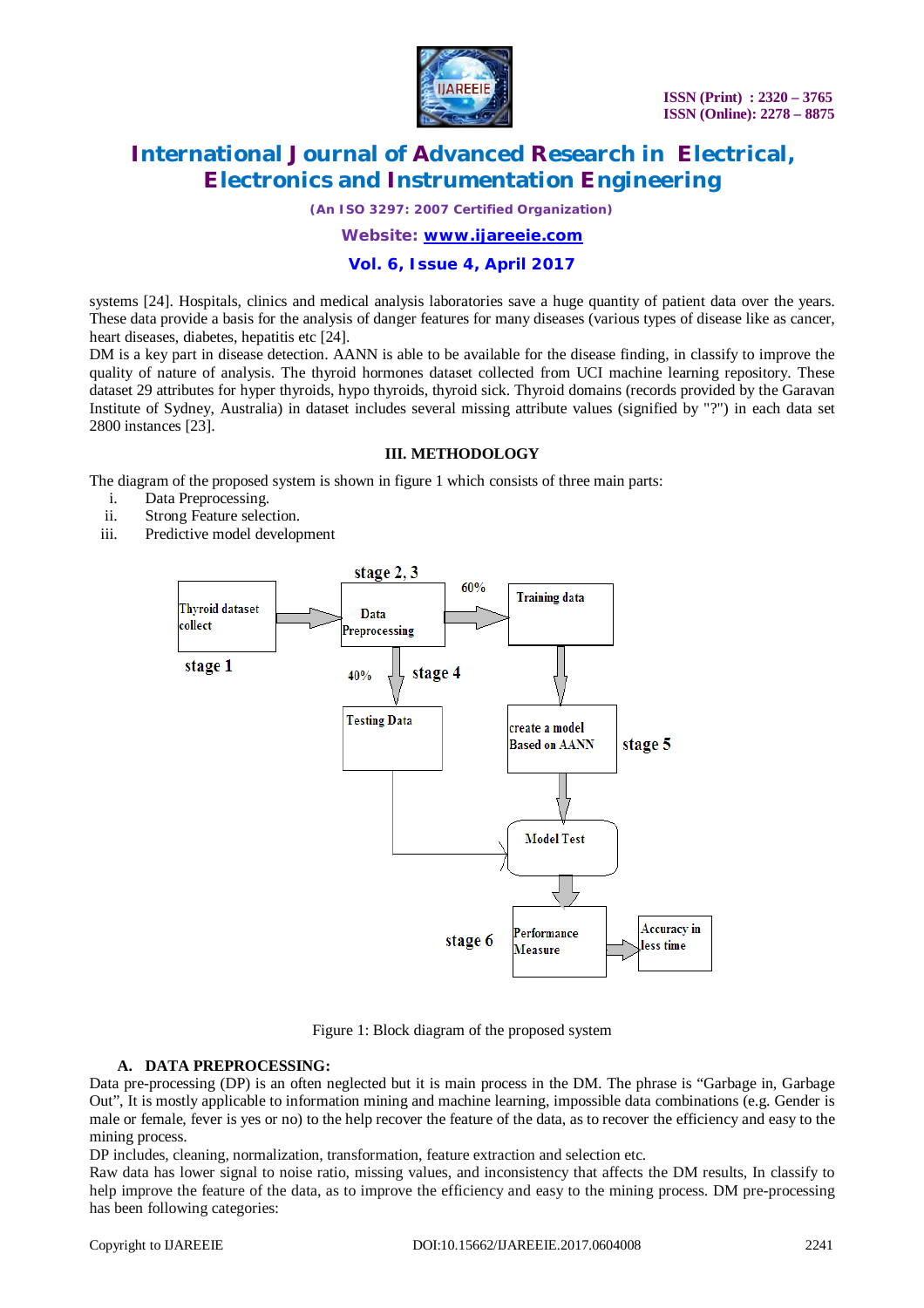

*(An ISO 3297: 2007 Certified Organization)*

*Website: [www.ijareeie.com](http://www.ijareeie.com)*

# **Vol. 6, Issue 4, April 2017**

- Data Cleaning
- Data Integration
- Data Transformation
	- Data Reduction

In the used dataset attributes are in redundant format, to decrease the redundancy and for making dataset convenient for processing, we have transform some attributes into digital form, which are given here:

- 1. M stands for male is convert into 1<br>2. F stands for female is convert into  $($
- 2. F stands for female is convert into 0
- 3. t stands for true is convert into 1
- 4. f stands for false is convert into 0
- 5. Sick convert into 3
- 6. Hyper convert into 1
- 7. Hypo convert into 2
- 8. Normal convert into 0

### **B. FEATURE SELECTION / ATTRIBUTE REDUCTION:**

Feature selection (FS) is also well-known as variable selection or attributes selection. It is the usable selection of attributes in dataset that are most important to the predictive modeling [42]

FS is the process to select a separation of important features for use in model construction. FS methods include reject attributes present in the dataset without changing them. In this work, we have applied Correlation Based feature selection (CFS) algorithm for attribute selection. CFS algorithm show highest valuation or ability of a separation of features. This heuristic takes useful of features for predicting the class label along with the level of inter correlation among them. The hypotheses on which the heuristic is based can be stated.

$$
Rzc = \frac{K\overline{rca}}{\sqrt{k + k(k-1)\overline{raa}}}
$$

Where,

 $Rzc = correlation$  between the summed attribute and the outside variable

 $\overline{rca}$  = average attribute- class correlation

 $k =$  number of total attribute.

 $\overline{ra\overline{a}}$  = average attribute-attribute correlation

### **C. MODEL EVALUATION:**

Model evaluation is a basic step of the prediction system process. It will help to get the best result that provides our data and how to work well the chosen prediction system will work in the future case. Model evolution has two type of evaluating method in data mining1) Cross- validation 2) Hold-out. In this work, Hold out method is using for model development. In this method, the mostly large amount dataset is unplanned separated into two parts.

**Step-I:** divide data into train set and test set

This step thyroid dataset is divided into two part 1) Training part 2) Testing part

In training part contain 60% thyroid dataset or in testing part contain 40 % data dataset shown in figure 2.



Figure 2: Data division into training and testing set.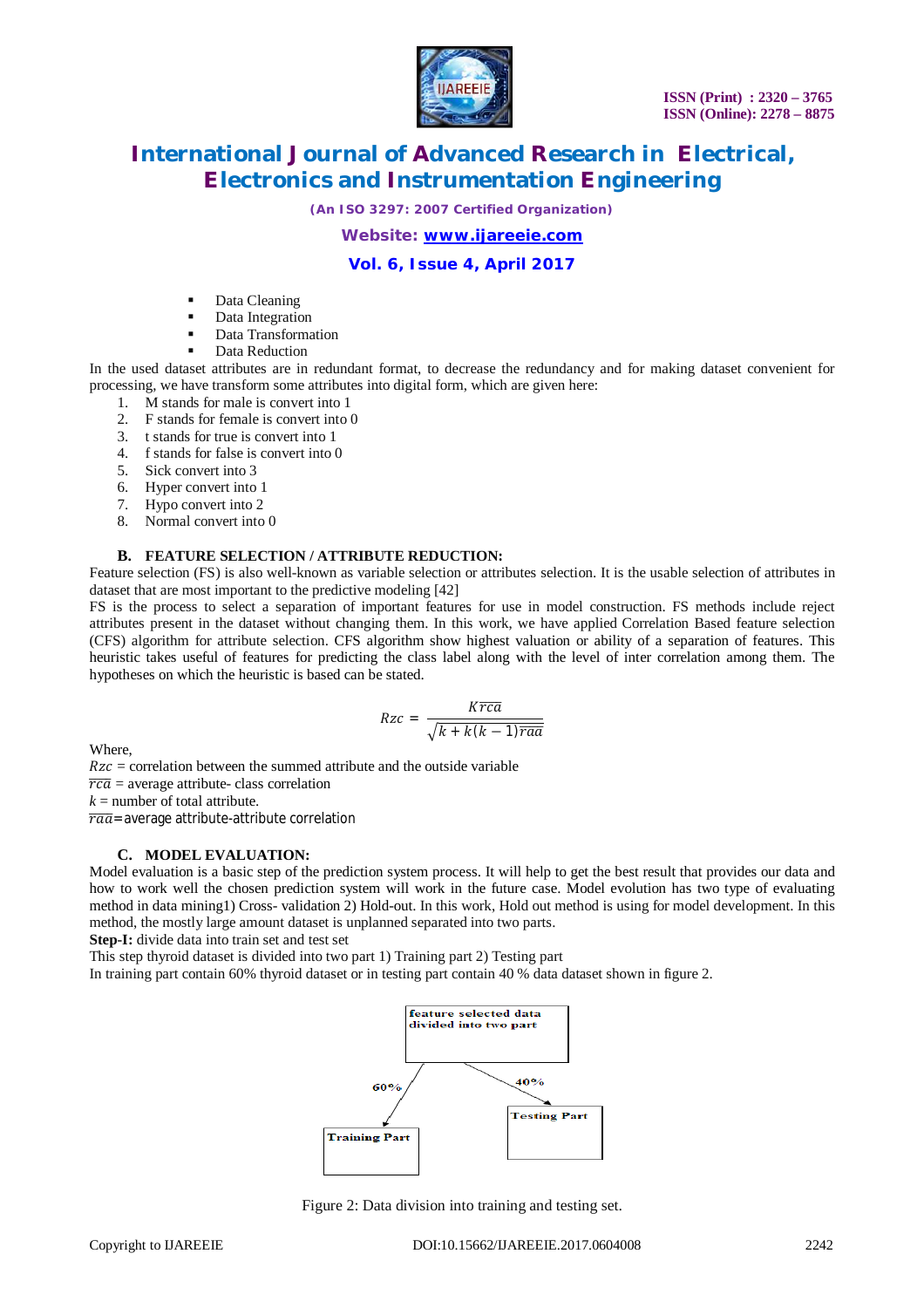

*(An ISO 3297: 2007 Certified Organization)*

*Website: [www.ijareeie.com](http://www.ijareeie.com)*

**Vol. 6, Issue 4, April 2017**

**Step-II:** Training data model building using Auto associative Neural Network. This step create a Model Builder of AANN is Trained by using training dataset shown in figure 3



Figure 3: diagram of Training data model building process

**Step-III:** Evaluate an test set result This step Trained AANN is tested by using Testing dataset shown in figure 4



Figure 4: Block diagram of Evaluation and Testing Process

### **D. TRAINING OF THE NETWORK:**

An AANN has a very straight forward architecture. It has an input layer and an output layer. The input layer is allied to the output layer passing through hidden layer with associated weights. In this process the input layer and the output layer is the similar that is, the same data set is used for input and output. The network is trained with as train dataset and associated weight is calculated by equation (ii) i.e. when the output consider by [O], the input consider by [I] or the weight consider by [w] then: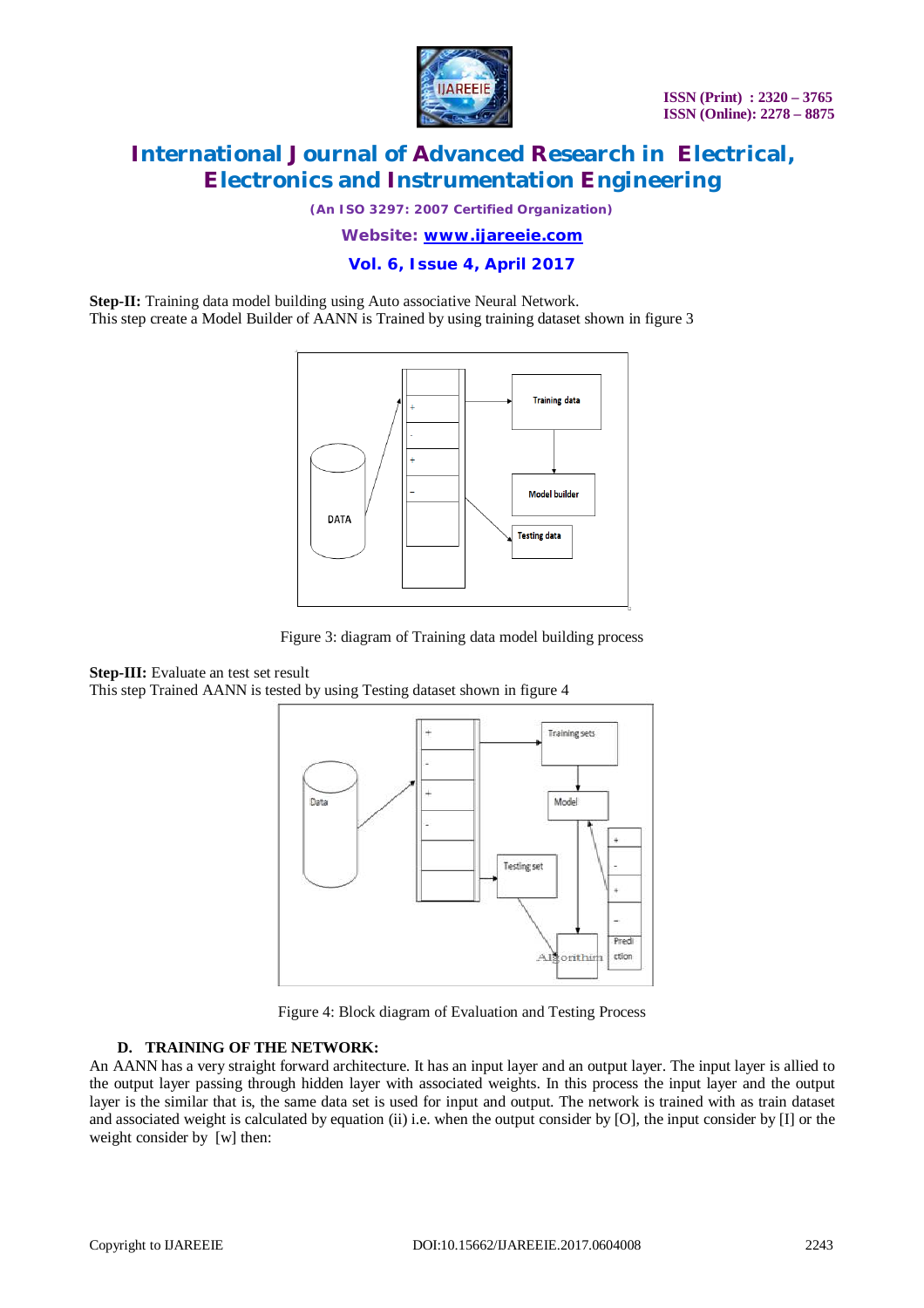

*(An ISO 3297: 2007 Certified Organization)*

#### *Website: [www.ijareeie.com](http://www.ijareeie.com)*

#### **Vol. 6, Issue 4, April 2017**

| $\begin{bmatrix} w11 & w12 & w13 & \ldots w1m \\ w21 & w22 & w23 & \ldots w2m \\ \vdots & \vdots & \vdots & \vdots \\ w31 & w32 & w33 & \ldots w3m \end{bmatrix} = \begin{bmatrix} 11 \\ 12 \\ 13 \\ \vdots \\ 1kn \end{bmatrix} * \begin{bmatrix} 01 \\ 02 \\ 03 \\ \vdots \\ 0km \end{bmatrix}$ |  |  | (i) |
|---------------------------------------------------------------------------------------------------------------------------------------------------------------------------------------------------------------------------------------------------------------------------------------------------|--|--|-----|
|---------------------------------------------------------------------------------------------------------------------------------------------------------------------------------------------------------------------------------------------------------------------------------------------------|--|--|-----|

Where the input consider by the train dataset as [I], the output consider by the same as train dataset as matrix [O] and the weigh [w] consider by calculated by using (ii). As the input and output is the equal matrix of the equal dataset. Then  $[O] = [I]$ , so we can rewrite (iii) as:

$$
\begin{bmatrix} w11 & w12 & w13 & \dots w1m \\ w21 & w22 & w23 & \dots w2m \\ \vdots & \vdots & \vdots & \vdots \\ w31 & w32 & w33 & \dots w3m \end{bmatrix} = \begin{bmatrix} 11 \\ 12 \\ 13 \\ \vdots \\ 1kn \end{bmatrix} * \begin{bmatrix} 11 \\ 12 \\ 13 \\ \vdots \\ 1kn \end{bmatrix}^r
$$
 .................(ii)

#### **E. TESTING THE NETWORK:**

**Case 1:** Testing with same training dataset

For testing, first the same training dataset is given to the network as input. The training dataset is read as matrix. The weight matrix is similar as calculated during training the network time by equation (iii). The output [O] was calculated with i.e.

$$
\begin{bmatrix} 01 \\ 02 \\ 03 \\ \vdots \\ 0km \end{bmatrix} = \begin{bmatrix} w11 & w12 & w13 & \dots & w1m \\ w21 & w22 & w23 & \dots & w2m \\ \vdots & \vdots & \vdots & & \vdots \\ w31 & w32 & w33 & \dots & w3m \end{bmatrix} * \begin{bmatrix} 11 \\ 12 \\ 13 \\ \vdots \\ 1km \end{bmatrix}
$$

Now the output matrix [O] is passed through activation function and then compared with input matrix [I]. As the input and output matrix is same the training dataset is declared to be "**same**".

#### **Case 2:** Testing with different/ testing dataset

A different dataset is given as input. The weight matrix is same as calculated during training the network by equation (iii).Now the output is calculated as in

| $\left[\begin{array}{c} 01 \\ 02 \\ 03 \end{array}\right] =$<br>$\begin{bmatrix} w11 & w12 & w13 & \dots & w1m \\ w21 & w22 & w23 & \dots & w2m \\ \vdots & \vdots & \vdots & \vdots & \vdots \end{bmatrix} * \begin{bmatrix} 11 \\ 12 \\ 13 \\ \vdots \end{bmatrix}$<br>$\lfloor w31 w32 w33 \ldots w3m \rfloor$ $\lfloor w3 \rfloor$ |  |  |  |
|----------------------------------------------------------------------------------------------------------------------------------------------------------------------------------------------------------------------------------------------------------------------------------------------------------------------------------------|--|--|--|
|----------------------------------------------------------------------------------------------------------------------------------------------------------------------------------------------------------------------------------------------------------------------------------------------------------------------------------------|--|--|--|

Now the output matrix [O] is passed through threshold function and the compared to the input matrix [I]. this time input matrix and output matrix is not "**same**" the different/testing dataset is confirmed to be" **not same**".

#### **IV. RESULT AND DISCUSSION**

In Original data, total number of attributes is 29. Upon these attributes, we have applied CFS algorithm and select 10 attribute. In implementation, from total thyroid dataset we have applied only 360 patient data. Further this dataset is divided into two parts by using holdout method. These two parts are: 1) training part 2) testing part. In training part, we have applied 216 patient data in which hyperthyroid training dataset contains 36 patient data, hypothyroid training data contains 60 patient data, normal training data contains 60 patient data, and sick training dataset contains 60 patient data.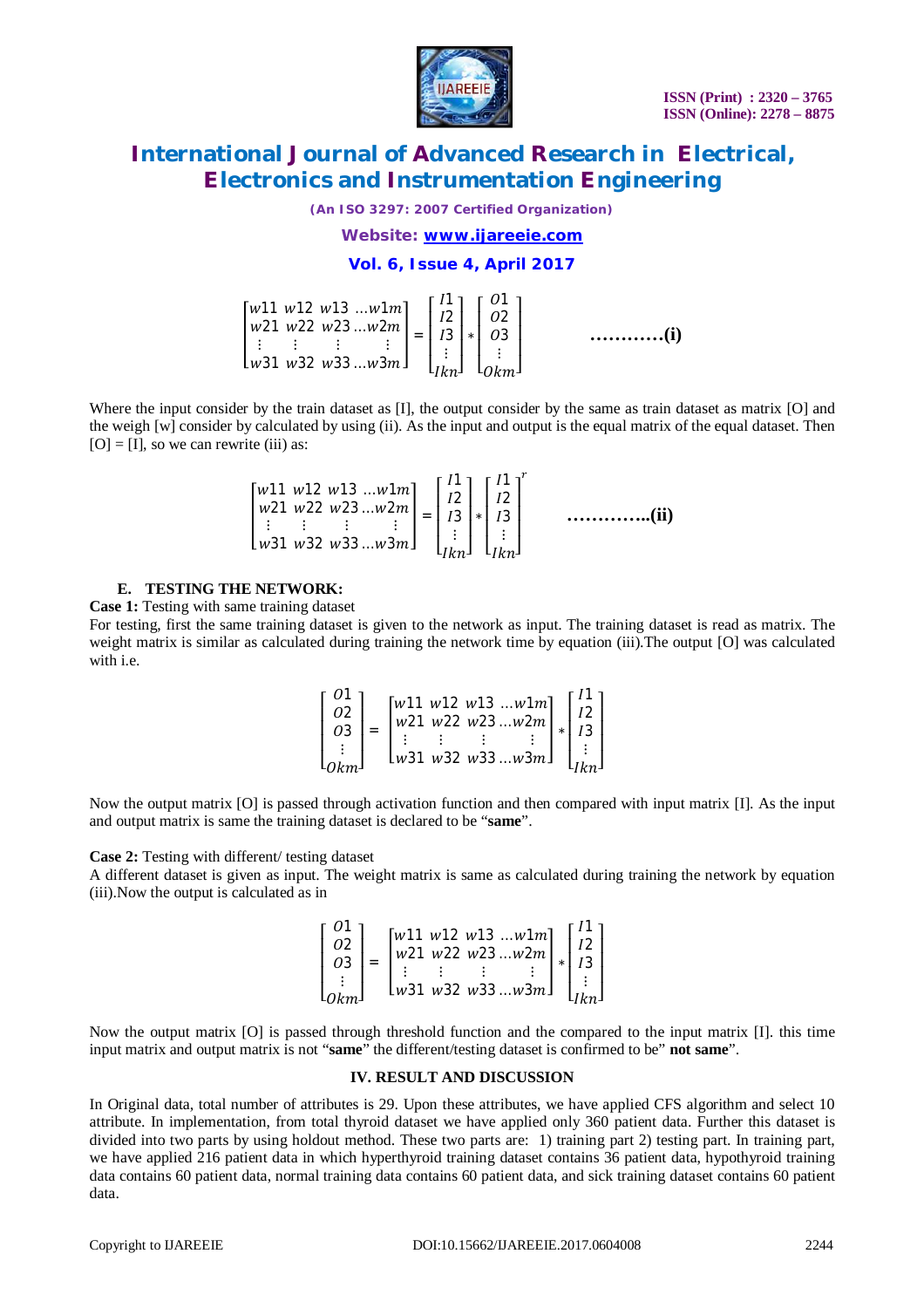

*(An ISO 3297: 2007 Certified Organization)*

*Website: [www.ijareeie.com](http://www.ijareeie.com)*

**Vol. 6, Issue 4, April 2017**

For testing part we have used 144 patient data in which hyperthyroid training dataset contains 24 patient data, hypothyroid training data contains 40 patient data, normal training data contains 40 patient data, and sick training dataset contains 40 patient data.

#### **A. NETWORK FORMATION & ITS TRAINING:**

We create an AANN using the command line functionality of Mat Lab toolbox, and then modify them to customize the network training. After that we have applied CFS algorithm to convert the originally provided thyroid data into ten most discriminant attributed data. After that we have applied hold out method to divide these pre-processed data into training and testing data. With the help of these training data we are going to create and train an AANN for different type of thyroid dataset.

|               | <b>EPOCH</b> | <b>TIME</b>     | <b>PERFORMANCE</b>  |
|---------------|--------------|-----------------|---------------------|
| <b>Hyper</b>  | 9 Epoch      | 9 Sec           | $7.11*10^{4} - 25$  |
| <b>Hypo</b>   | 9 Epoch      | 29 Sec          | $1.21 * 10^{(-)}$   |
| <b>Normal</b> | 9 Epoch      | 27 Sec          | $4.88*10^{6} - 6$   |
| <b>Sick</b>   | 18 Epoch     | Min<br>8<br>Sec | $3.08 * 10^{6} - 6$ |

Table III: Performance Comparison of training states of different Thyroid data

In Table III consider about Trained AANN by using different training dataset like as hyperthyroid dataset, hypothyroid dataset, Normal Patient, Sick Patient. hyperthyroid dataset trained AANN window show 9 epoch in 9 sec with performance 7.11\*10^25, hypothyroid dataset trained AANN window show 9 epoch in 27 sec with performance 1.38\*10^25, Normal Patient dataset trained AANN window show 10 epoch in 30 sec with performance 2.16\*10^-09, sick patient dataset trained AANN window show 9 epoch in 27 sec with performance 5.85\*10^-25.

#### **B. NETWORK TESTING RESULT**

After, creation and training of the AANN we have applied the same training data to test upon all four trained network. After testing we have found that all instances of hyper thyroid, Hypo thyroid, sick patient and Normal Person data has been classifying into their respective target classes. And thus accuracy of this network is 100 % for all respective classes. The confusion matrix for overall training data is given in figure 6.

#### **C. CLASSIFICATION RESULT OF TESTING DATA ON THE NETWORK:**

After, creation and training of AANN, we have used this network to test upon all four class of testing data. After testing we have found that all instances of hyper thyroid has been classified into hyper thyroid class whereas some of the testing data of hypo, sick and normal classes are miss classified into wrong target classes. The confusion matrix for overall testing data is given in figure 7. And thus overall accuracy of this network is 95.1 % for all respective classes.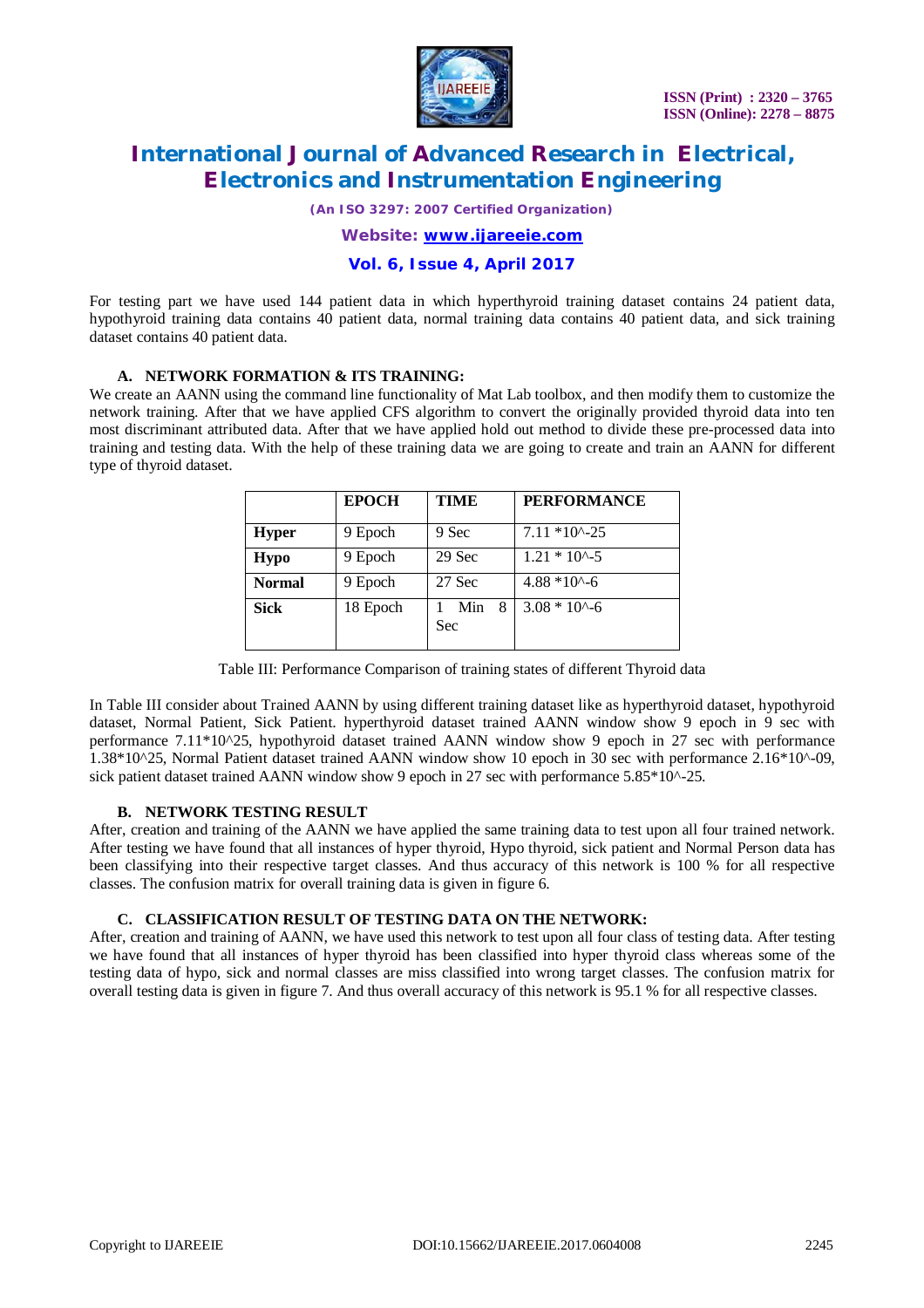

*(An ISO 3297: 2007 Certified Organization)*

*Website: [www.ijareeie.com](http://www.ijareeie.com)*

# **Vol. 6, Issue 4, April 2017**



Figure 6: Confusion matrix for classification of all four classes.

|                                       | Confusion (plotconfusion) | $\Box$ math>   |                          |                |              |  |  |  |  |
|---------------------------------------|---------------------------|----------------|--------------------------|----------------|--------------|--|--|--|--|
| <b>File</b><br>Edit                   | Insert<br>View            | Tools          | <b>Desktop</b><br>Window | Help           | $\mathbf{a}$ |  |  |  |  |
| Confusion Matrix for All Testing Data |                           |                |                          |                |              |  |  |  |  |
| $\overline{1}$                        | 24                        | $\overline{a}$ | $\overline{2}$           | $\theta$       | 85 7%        |  |  |  |  |
|                                       | 16.7%                     | 1.4%           | 1.4%                     | 0.0%           | 14.3%        |  |  |  |  |
| $\overline{2}$                        | $\mathbf{0}$              | 37             | $\mathbf{0}$             | 1              | 97.4%        |  |  |  |  |
|                                       | 0.0%                      | 25.7%          | 0.0%                     | 0.7%           | 2.6%         |  |  |  |  |
| <b>Output Class</b>                   | $\Omega$                  | $\bf{0}$       | 37                       | $\mathbf{0}$   | 100%         |  |  |  |  |
| $\overline{3}$                        | 0.0%                      | 0.0%           | 25.7%                    | 0.0%           | 0.0%         |  |  |  |  |
| $\overline{4}$                        | $\mathbf{0}$              | $\overline{1}$ | $\mathbf{1}$             | 39             | 95 1%        |  |  |  |  |
|                                       | 0.0%                      | 0.7%           | 0.7%                     | 27.1%          | 4 9%         |  |  |  |  |
|                                       | 100%                      | 92.5%          | 92.5%                    | 97 5%          | 95.1%        |  |  |  |  |
|                                       | 0.0%                      | 7.5%           | 7 5%                     | 2.5%           | 4.9%         |  |  |  |  |
|                                       | $\overline{1}$            | $\overline{2}$ | 3<br><b>Target Class</b> | $\overline{4}$ |              |  |  |  |  |

Figure 7: Confusion matrix for classification of all four classes.

### **V. CONCLUSION**

In thyroid have been two common type of the thyroid hormones and one are added sick otherwise patients is normal. Proper explanation of the thyroid disorder dataset, also clinical test and matching survey, is an essential problem in the diagnosis of thyroid. The thyroid prediction system will develop will reduce the attributes used in classifying thyroid The classifier models for thyroid analysis using AANN are successfully developed. The thyroid data set is a selected data set containing 360 dataset with 10 attributes and 4 classes. AANN could model a classifier for such a selected data